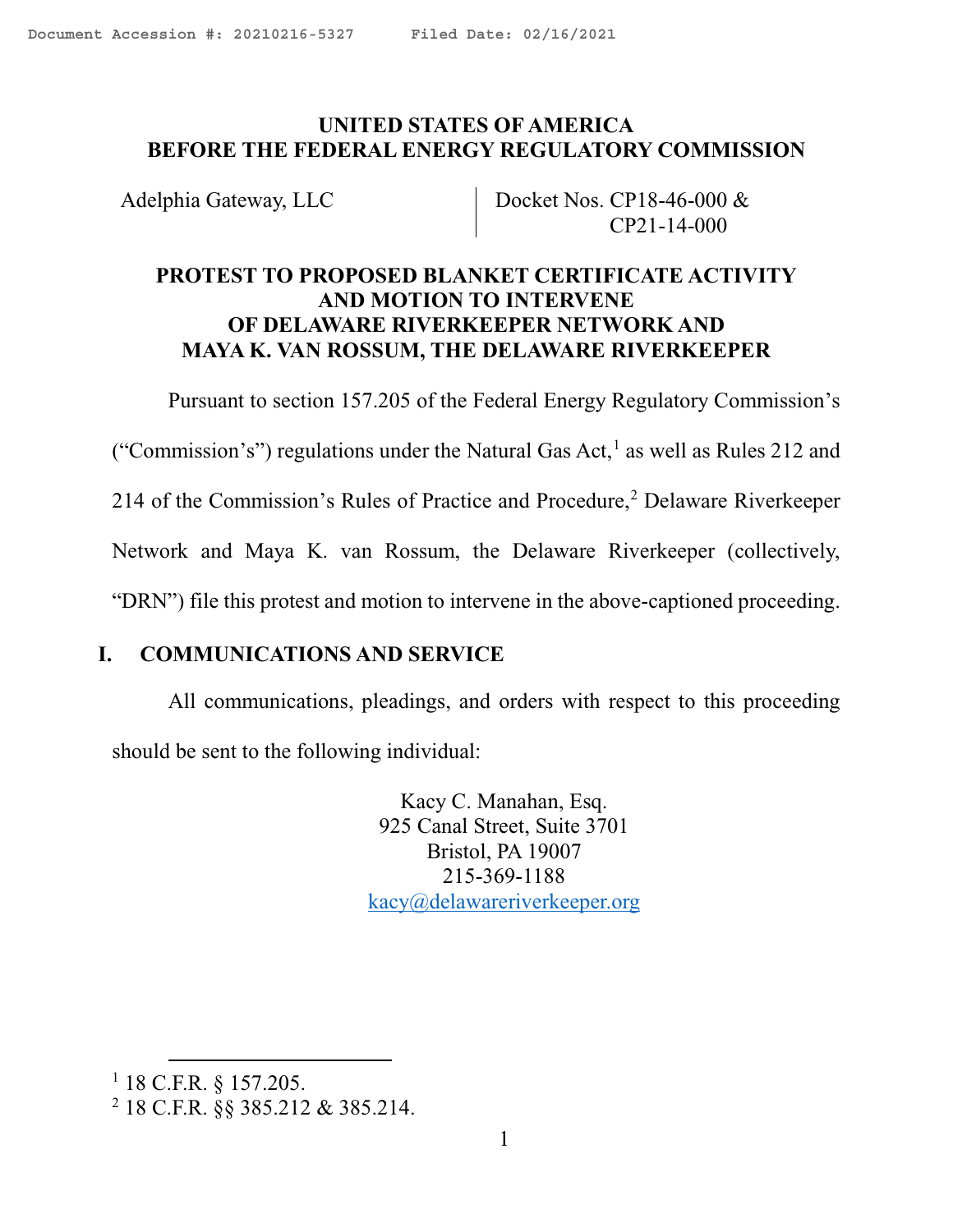#### **II. PROTEST TO PROPOSED BLANKET CERTIFICATE ACTIVITY**

DRN hereby protests the request filed by Adelphia Gateway, LLC seeking authorization under § 157.210 and 157.216 to install and operate one new electric motor-driven 3,000 hp reciprocating compressor unit at its Marcus Hook Compressor Station in Delaware County, Pennsylvania including related equipment such as one horizontal process gas cooler, two variable frequency drives, one motor control center assembly and instrumentation and communication equipment, a project that will increase the overall horsepower at the facility from 5,625 hp to 8,625 hp and increase the certificated capacity of the system by 16,500 Dth/d from 250,000 to 266,500 Dth/d. Protestor seeks to have this request processed as a separate application.

#### **III. INTEREST OF PROTESTOR/INTERVENOR**

In support of its protest and motion to intervene, Delaware Riverkeeper Network states that it is a nonprofit organization with over 25,000 members established in 1988 to protect and restore the Delaware River, its watershed, tributaries, habitats, and the communities that depend upon a clean and healthy river system. This area includes 13,539 square miles, draining parts of New Jersey, New York, Pennsylvania, and Delaware, and it is within this region that the activity proposed by Adelphia Gateway, LLC will take place.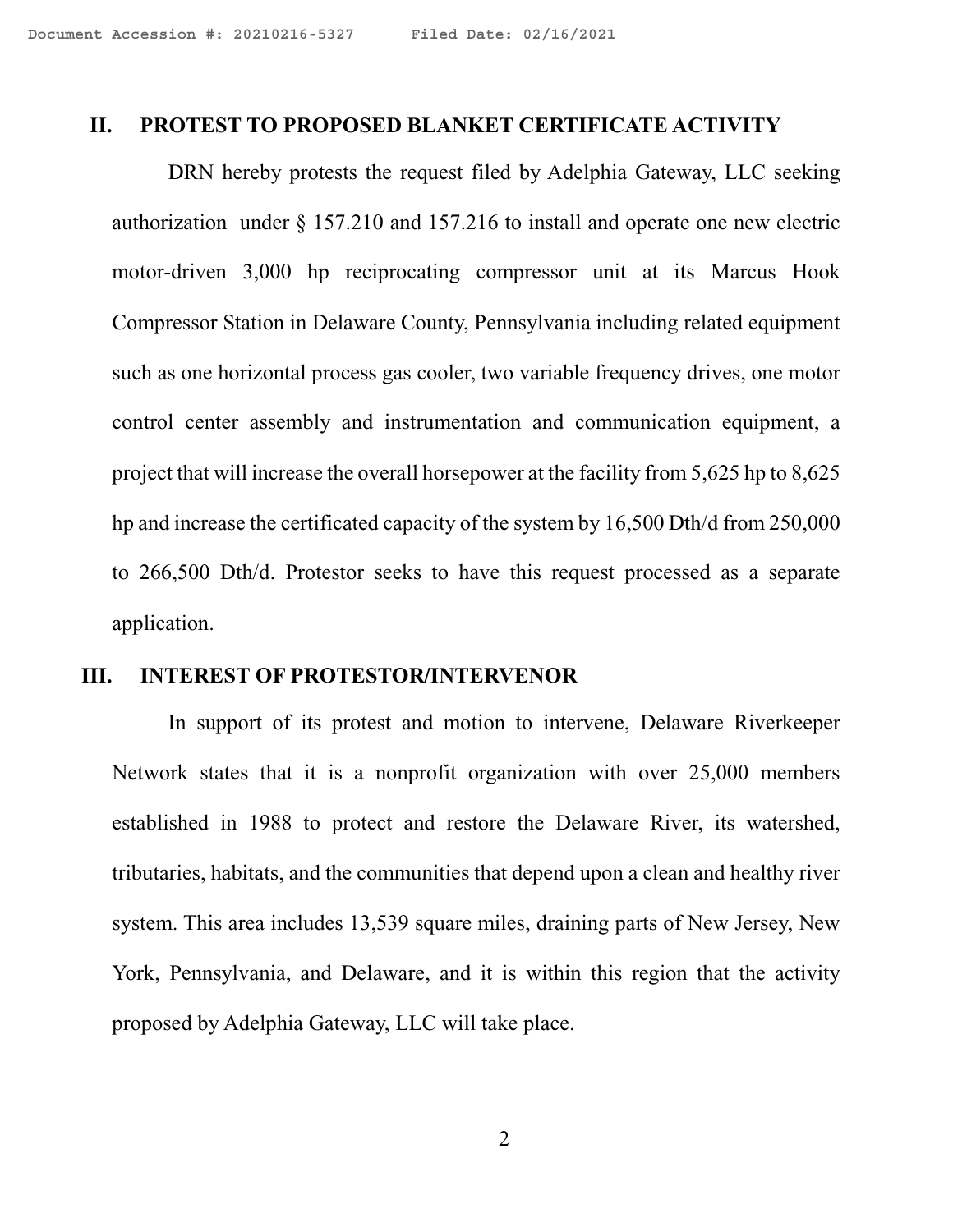DRN has on the order of 25,000 members, the vast majority of whom live, work, and/or recreate within the Delaware River Basin. We represent the recreational, educational, environmental, and aesthetic interests of our members who enjoy many outdoor activities in the Delaware River Basin, including camping, boating, swimming, fishing, birdwatching, hunting and hiking. Additionally, we represent the economic interests of many of our members who own businesses that rely on a clean river ecosystem, such as ecotourism activities, fishing, or boating, and/or who derive economic value in other ways such as enhanced property values. Furthermore, DRN also represents the health and quality of life interests of those who use the Delaware River watershed's resources for drinking, cooking, farming, swimming, recreation, or gardening. And we support the protection and restoration of the Delaware River, its tributaries and watershed, and the creation and honoring of constitutional environmental rights for the benefit of present and future generations. DRN has members, including Maya K. van Rossum, who use and enjoy the areas to be impacted by the proposed construction and operation of the Adelphia Gateway Pipeline and associated infrastructure, including the activities proposed in this proceeding.

DRN requests that the request filed by Adelphia Gateway, LLC, be treated as an application for section 7 authorization for the particular activities requested so that DRN and the public can have the opportunity to substantively comment on the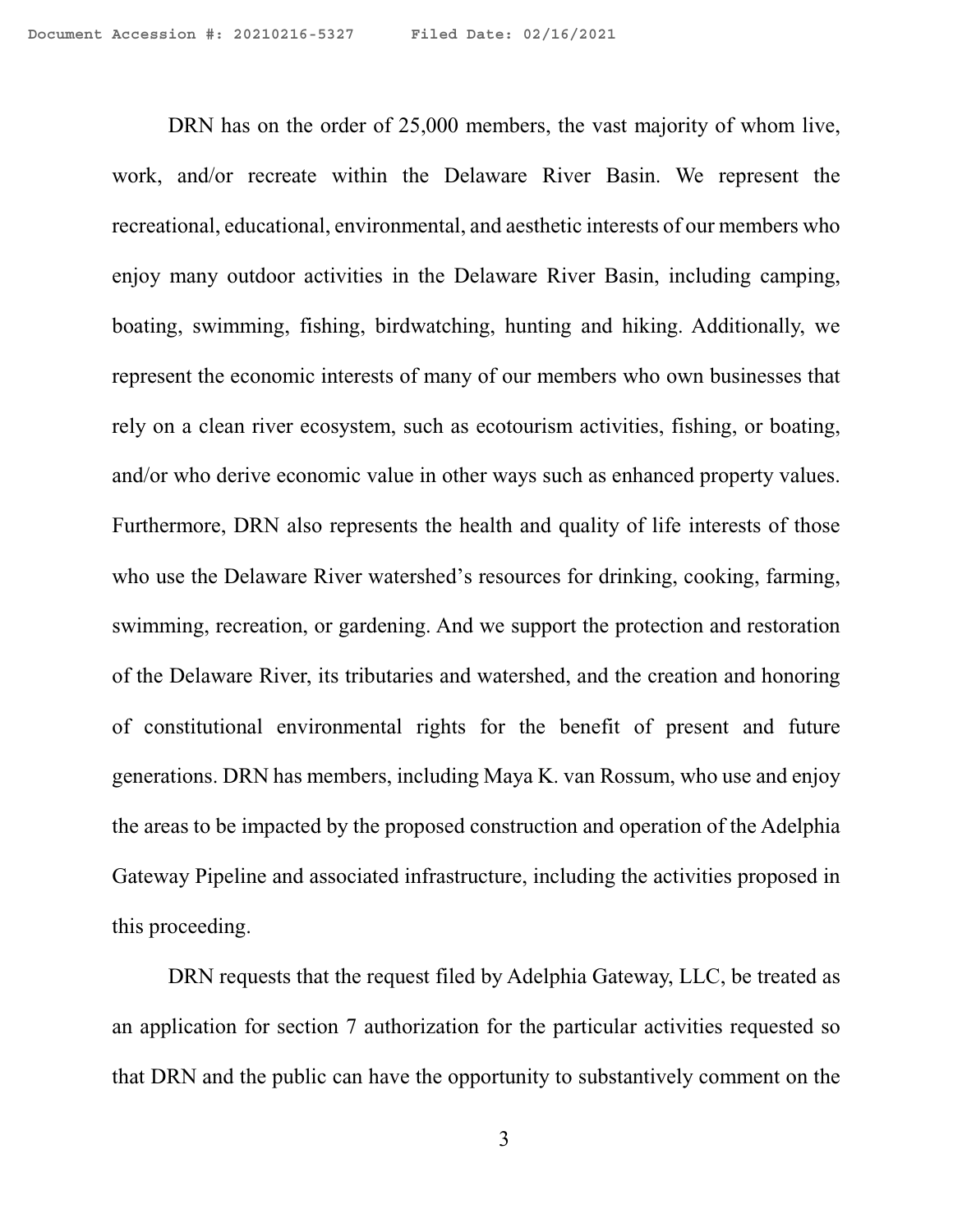Commission's Environmental Assessment Report, and to ensure that the proposed expansion of facilities and the increased capacity are required by the present or future public convenience and necessity. DRN is uniquely qualified to comment on and provide relevant information concerning associated impacts to human health and the environment as a result of the Adelphia Gateway Pipeline project. DRN was an intervenor in the underlying certificate proceeding in which Adelphia Gateway, LLC sought and obtained a certificate of public convenience and necessity under § 7 of the NGA, and DRN sought both rehearing and judicial review of the Commission's order pursuant to § 19 of the NGA. Judicial review is now pending in the United States Court of Appeals for the District of Columbia Circuit.[3](#page-3-0)

Among many other concerns, DRN is particularly troubled by the project's impacts on the recreational, aesthetic, and commercial interests of DRN's members. DRN is also concerned that Adelphia Gateway Pipeline, LLC, and FERC have already, and will in the future, avoid their responsibilities under the National Environmental Policy  $Act<sup>4</sup>$  $Act<sup>4</sup>$  $Act<sup>4</sup>$  with regard to reviewing the project's impacts, particularly regarding the project's greenhouse gas emissions and climate change effects. The increased capacity proposed by Adelphia Gateway, LLC in this

<span id="page-3-0"></span> <sup>3</sup> *See Delaware Riverkeeper Network, et al. v. F.E.R.C.*, Docket No. 20-1206.

<span id="page-3-1"></span><sup>4</sup> 42 U.S.C. §§ 4321–4370h.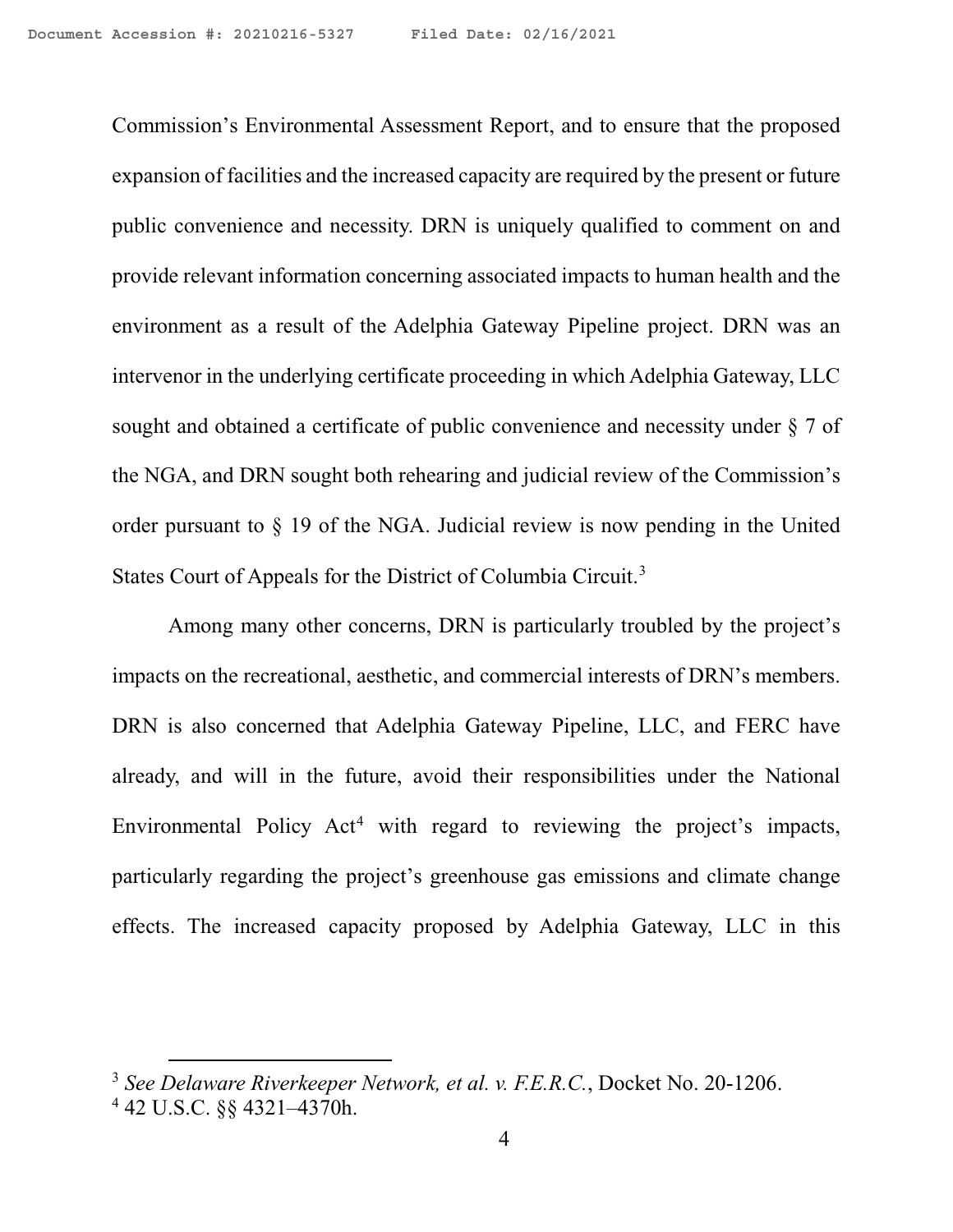proceeding means an increased use of natural gas resources, and the effects of the increased capacity must be evaluated by the Commission.

DRN specifically requests an opportunity for public notice and comment on the Commission's February 9, 2021 Environmental Assessment Report for this proceeding, which was docketed only one week prior to the deadline for filing a protest and intervention.

### **IV. CONCLUSION**

Wherefore, DRN respectfully requests that the Commission process Adelphia Gateway, LLC's request as a separate application, provide notice and a public commenting period for the Commission's Environmental Assessment, and grant its Motion to Intervene as a party with full rights to participate in all further proceedings.

Respectfully submitted,

Date: February 16, 2021 /s/ Kacy C. Manahan

Kacy C. Manahan, Esq. Delaware Riverkeeper Network 925 Canal Street, Suite 3701 Bristol, PA 19007 215-369-1188 x115 [kacy@delawareriverkeeper.org](mailto:kacy@delawareriverkeeper.org)

*Attorney for Delaware Riverkeeper Network and Maya K. van Rossum, the Delaware Riverkeeper.*